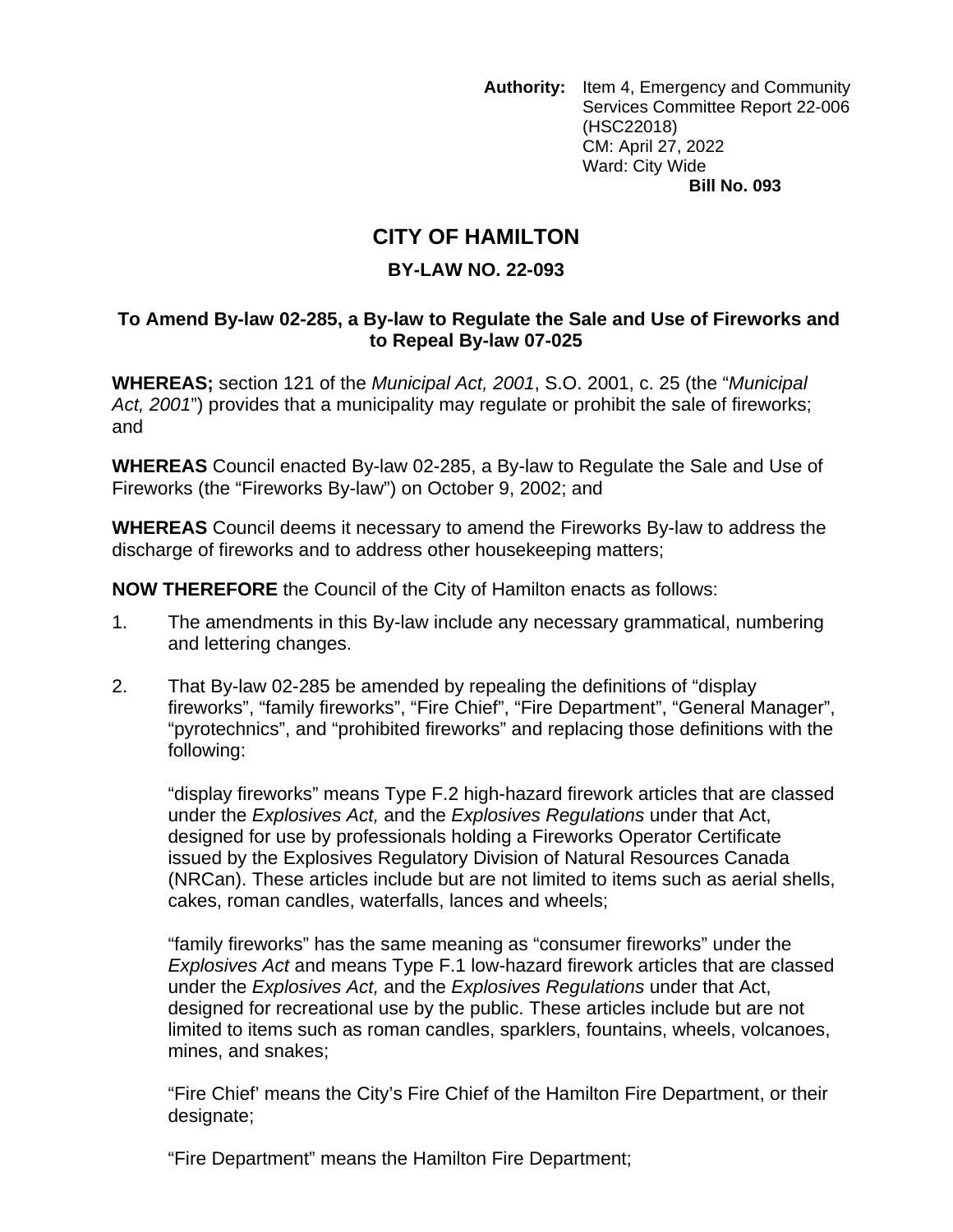"General Manager" means the City's General Manager of the Healthy and Safe Communities Department, or their designate;

"pyrotechnics" means Type F.3 high-hazard pyrotechnic articles that are classed under the *Explosives Act,* and the *Explosives Regulations* under that Act, designed for use by professionals holding a Fireworks Operator Certificate issued by the Explosives Regulatory Division (ERD) of Natural Resources Canada (NRCan). These articles include items such as gerbs, mines, comets and crossettes. Certification for pyrotechnics also includes special purpose pyrotechnics manufactured for the film and television industry.

"prohibited fireworks" means firecrackers, flying lanterns, and also those types of fireworks more particularly described in Schedule "A" hereto annexed;

3. That By-law 02-285 be amended by adding the following definitions:

"Display Supervisor" means an individual possessing a valid Fireworks Operator certificate at the level of Supervisor as issued by the Explosives Regulatory Division (ERD) of Natural Resources Canada (NRCan);

*"Explosives Act"* means the *Explosives Act,* R.S.C. 1985, c. E-17, as amended;

*"Explosives Regulations"* means Explosives Regulations, 2013 (SOR/2013-211), as amended;

4. That the title in section 2 of By-law 02-285 be amended by repealing the title and replacing it with the following:

Ban Against Possession or Use of Prohibited Fireworks

- 5. That By-law 02-285 be amended by repealing subsections 2.1, 2.2, and 2.3 and replacing them with the following:
	- 2.1 No person within the City shall possess, offer for sale, cause or permit to be sold, or sell any prohibited fireworks.
	- 2.2 No person within the City shall discharge, fire, set off or cause, or permit to be discharged, fired or set off any prohibited fireworks.
	- 2.3 The prohibition against the possession of prohibited fireworks under subsection 2.1 does not apply with respect to prohibited fireworks that are within the City solely as a result of their being in transit while being transported by a railway, airline, trucking company or other public carrier.
- 6. That By-law 02-285 be amended by adding the following subsection after subsection 3.2: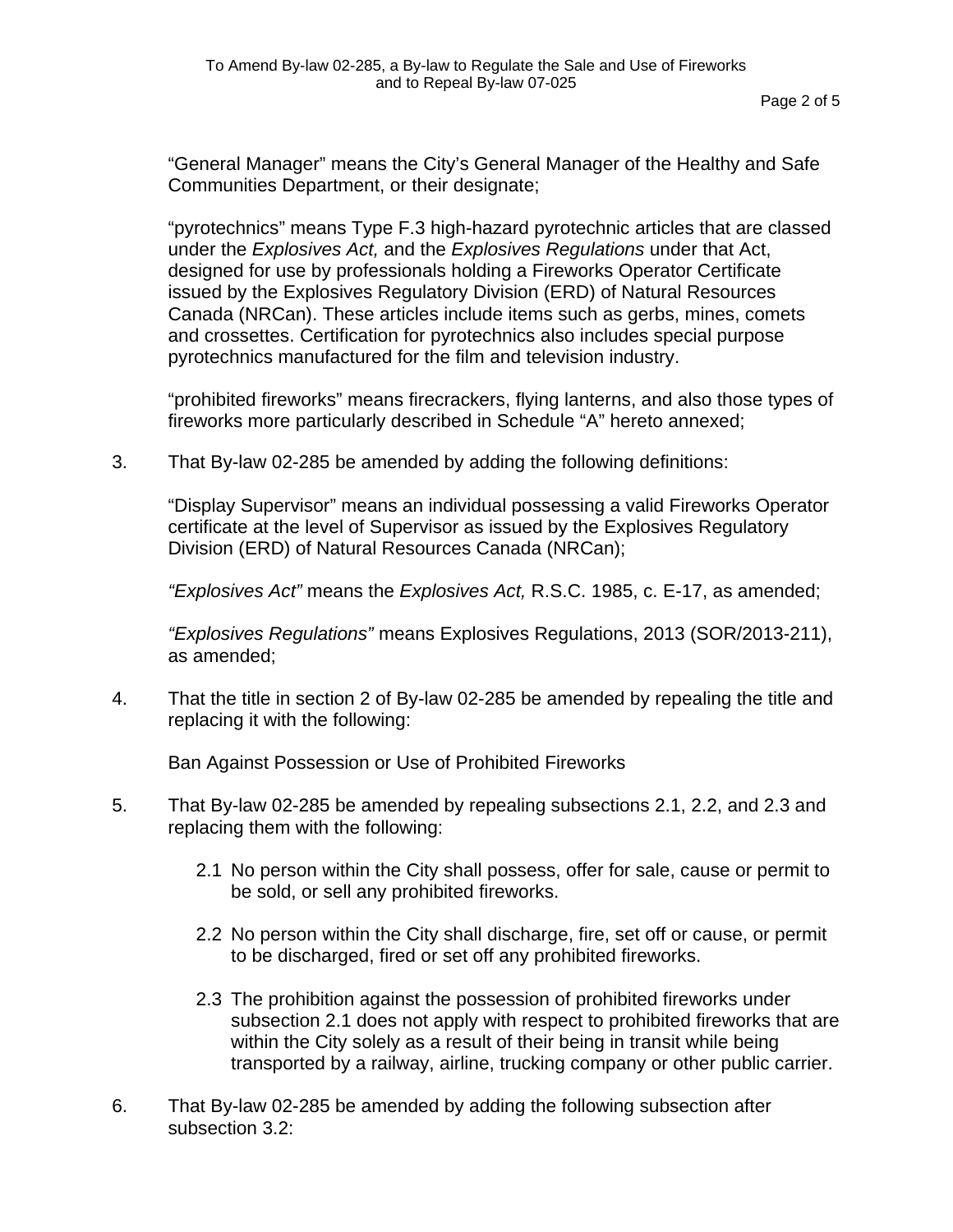- 3.3 No person shall offer for sale, cause or permit to be sold, or sell family fireworks without displaying or otherwise making available to purchase, the fireworks information outlining the safe handling of fireworks, including any information or brochures that may be required under the *Explosives Act* or supplied by the manufacturer.
- 7. That subsection 5.3 of By-law 02-285 be amended to replace the word "fourteen" with the word "seven".
- 8. That By-law 02-285 be amended by repealing subsection 6.1 and replacing it with the following:
	- 6.1 Subject to subsection 6.2, no person shall set off family fireworks except on Victoria Day and Canada day, or the day immediately following either of those days if precluded by inclement weather on Victoria Day or Canada Day, and every person shall only set off family fireworks on those permitted days during the time period between dusk and 11:00 p.m.
- 9. That By-law 02-285 be amended by repealing subsection 6.5 and replacing it with the following:
	- 6.5 No person shall set off family fireworks:
		- (a) on or into any highway, street, lane, boulevard, roundabout, or private roadway;
		- (b) on or into any land used for school purposes;
		- (c) on or into any park, parkette, trail, linear park, land used for storm water management, square, other public place or any land owned by the government of Canada, or the City of Hamilton, or any of their boards or agencies; or
		- (d) on any land whatsoever, except on land belonging to the person setting off the fireworks, or on other privately-owned land where the consent of the owner has been obtained.
- 10. That By-law 02-285 be amended by repealing subsection 7.1 and replacing it with the following:
	- 7.1 No person shall sell or otherwise distribute, offer for sale, cause or permit to be sold, or possess for the purposes of sale or distribution, any display fireworks unless,
		- (a) those fireworks are included on the most recent list of authorized explosives as published from time to time by the Explosives Regulatory Division of the Department of Natural Resources Canada or its successor; and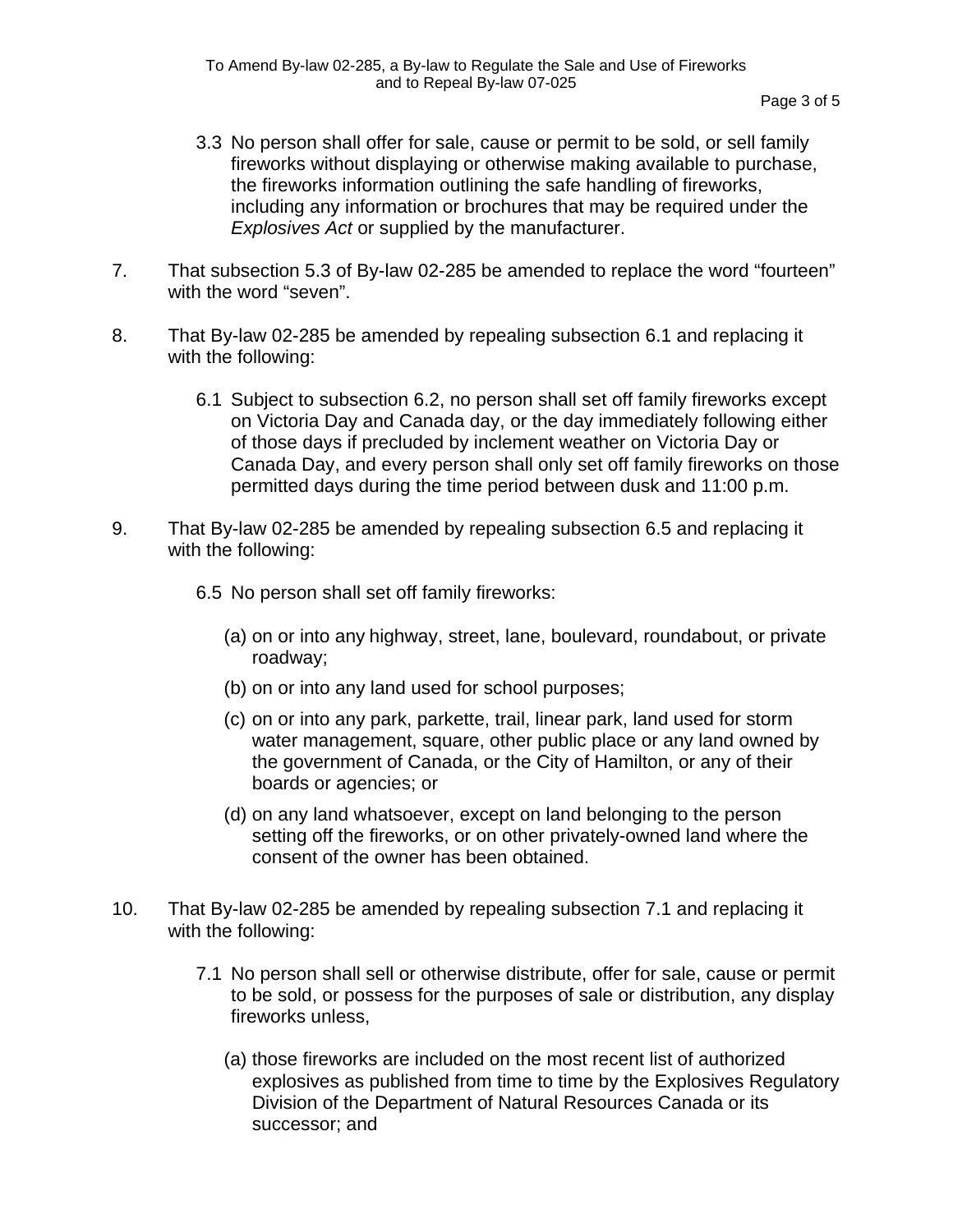- (b) the fireworks are kept and maintained in a magazine licensed by the Explosives Regulatory Division of the Department of Natural Resources Canada or its successor.
- 11. That By-law 02-285 be amended by repealing subsection 7.2 (b) and replacing it with the following:
	- 7.2 (b) holds a valid Fireworks Operator certificate at the level of Display Supervisor.
- 12. That By-law 02-285 be amended by repealing subsection 8.1 and replacing it with the following:
	- 8.1 Any person eighteen years of age or over, who is duly authorized under the *Explosives Act* and approved thereunder as a Display Supervisor, may apply to the General Manager of Healthy and Safe Communities, for a permit to set off or hold a display of display or family type fireworks.
- 13. That subsection 8.2 of By-law 02-285 be amended by repealing the words "fireworks supervisor" and replacing them with "Display Supervisor".
- 14. That By-law 02-285 be amended by repealing subsection 8.6 (d) and replacing it with the following:
	- 8.6 (d) proof that the applicant has been approved by the Explosives Regulatory Division of the Department of Natural Resources Canada as a Display Supervisor.
- 15. That By-law 02-285 be amended by repealing subsection 8.9 (b) and replacing it with the following:
	- 8.9 (b) conform to the provisions of the current issue of the Display Fireworks Manual as published from time to time by the Explosives Regulatory Division of the Department of Natural Resources Canada, or any successor publication, for the setting off or holding of a display of display fireworks.
- 16. That By-law 02-285 be amended by repealing subsection 11.2 (b) and replacing it with the following:
	- 11.2 (b) the specifications, recommendations or requirements, as the case may be, set down in the Special Effects Pyrotechnic Manual as issued and updated from time to time by the Explosives Regulatory Division of the Department of Natural Resources Canada.
- 17. That in all other respects, By-law 02-285 is confirmed; and